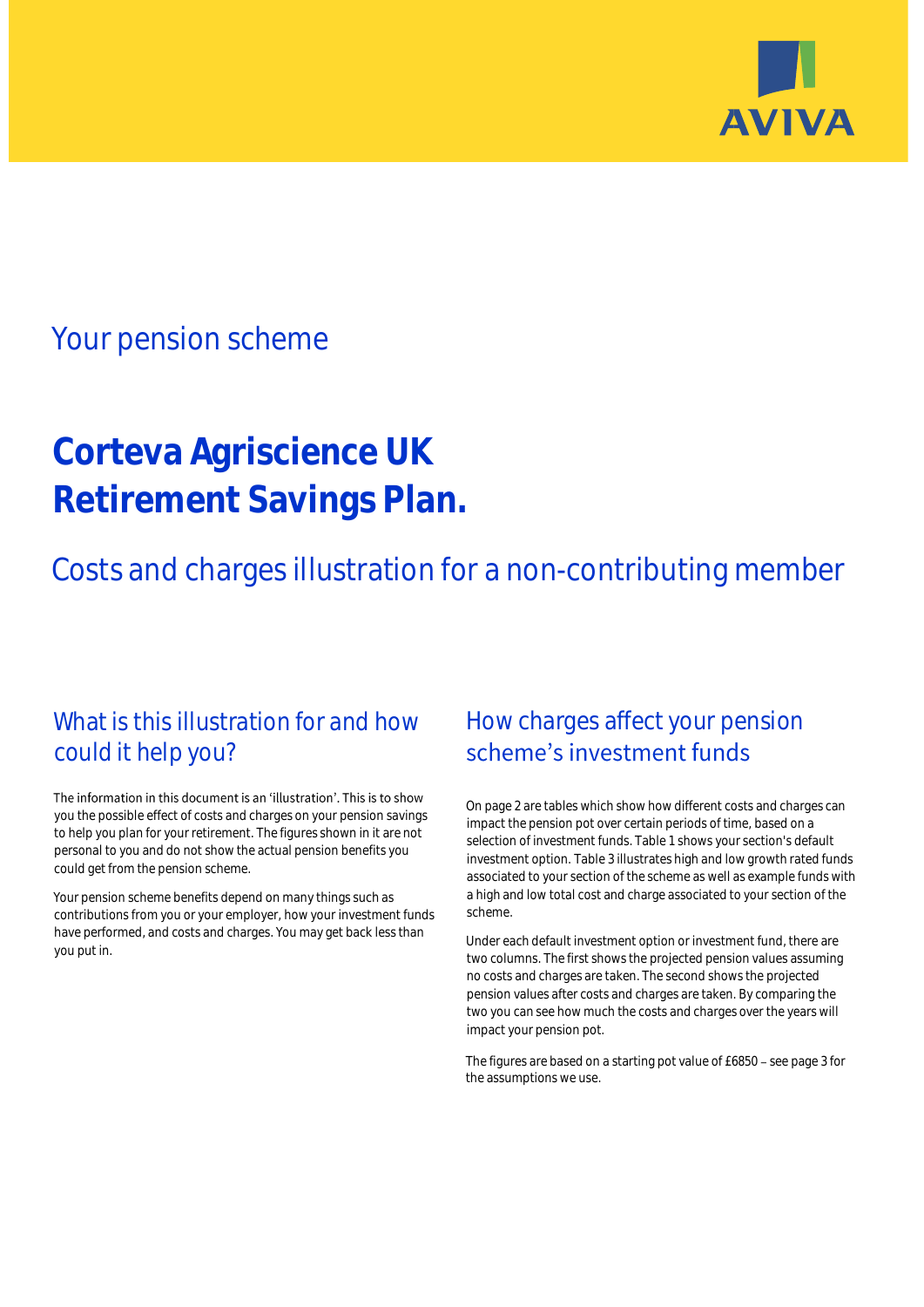| Illustration of effect of costs and charges on the Default Investment Option in<br><b>Corteva Agriscience UK Retirement Savings Plan.</b> |                                                                           |                                    |  |  |  |  |  |  |
|-------------------------------------------------------------------------------------------------------------------------------------------|---------------------------------------------------------------------------|------------------------------------|--|--|--|--|--|--|
|                                                                                                                                           | <b>My Future</b>                                                          |                                    |  |  |  |  |  |  |
|                                                                                                                                           | Assumed growth rate 3.3% (p.a.)<br>Assumed costs and charges 0.42% (p.a.) |                                    |  |  |  |  |  |  |
|                                                                                                                                           |                                                                           |                                    |  |  |  |  |  |  |
| At end of year                                                                                                                            | Projected value assuming no                                               | <b>Projected value after costs</b> |  |  |  |  |  |  |
|                                                                                                                                           | costs and charges are taken                                               | and charges are taken              |  |  |  |  |  |  |
| $\mathbf{1}$                                                                                                                              | £6,920                                                                    | £6,890                             |  |  |  |  |  |  |
| $\overline{2}$                                                                                                                            | £7,000                                                                    | £6,940                             |  |  |  |  |  |  |
| 3                                                                                                                                         | £7,070                                                                    | £6,980                             |  |  |  |  |  |  |
| 4                                                                                                                                         | £7,150                                                                    | £7,030                             |  |  |  |  |  |  |
| 5                                                                                                                                         | £7,230                                                                    | £7,070                             |  |  |  |  |  |  |
| 10                                                                                                                                        | £7,620                                                                    | £7,300                             |  |  |  |  |  |  |
| 15                                                                                                                                        | £8,040                                                                    | £7,530                             |  |  |  |  |  |  |
| 20                                                                                                                                        | £8,480                                                                    | £7,770                             |  |  |  |  |  |  |
| 25                                                                                                                                        | £8,950                                                                    | £8,020                             |  |  |  |  |  |  |
| 30                                                                                                                                        | £9,440                                                                    | £8,280                             |  |  |  |  |  |  |
| 35                                                                                                                                        | £9,950                                                                    | £8,550                             |  |  |  |  |  |  |
| 40                                                                                                                                        | £10,400                                                                   | £8,740                             |  |  |  |  |  |  |
| 45                                                                                                                                        | £10,600                                                                   | £8,770                             |  |  |  |  |  |  |
| 50                                                                                                                                        | £10,700                                                                   | £8,640                             |  |  |  |  |  |  |

### **Table 2**

| List of Funds included in the Default Investment Option |                       |                    |  |  |  |  |  |  |
|---------------------------------------------------------|-----------------------|--------------------|--|--|--|--|--|--|
| <b>Fund name</b>                                        | <b>Total Cost and</b> | <b>Growth Rate</b> |  |  |  |  |  |  |
|                                                         | Charge (p.a.)         | (p.a.)             |  |  |  |  |  |  |
| Av MyM My Future Growth                                 | 0.44%                 | 3.60%              |  |  |  |  |  |  |
| Av MyM My Future Consolidation                          | 0.39%                 | 2.40%              |  |  |  |  |  |  |
|                                                         |                       |                    |  |  |  |  |  |  |
|                                                         |                       |                    |  |  |  |  |  |  |
|                                                         |                       |                    |  |  |  |  |  |  |
|                                                         |                       |                    |  |  |  |  |  |  |
|                                                         |                       |                    |  |  |  |  |  |  |
|                                                         |                       |                    |  |  |  |  |  |  |
|                                                         |                       |                    |  |  |  |  |  |  |
|                                                         |                       |                    |  |  |  |  |  |  |

#### **Aviva Life & Pensions UK Limited.**

Registered in England No. 3253947. Registered office: Aviva, Wellington Row, York, YO90 1WR. Authorised by the Prudential Regulation Authority and regulated by the Financial Conduct Authority and the Prudential Regulation Authority. Firm Reference Number 185896. **aviva.co.uk** TEMP GFI NG071309 09/2018